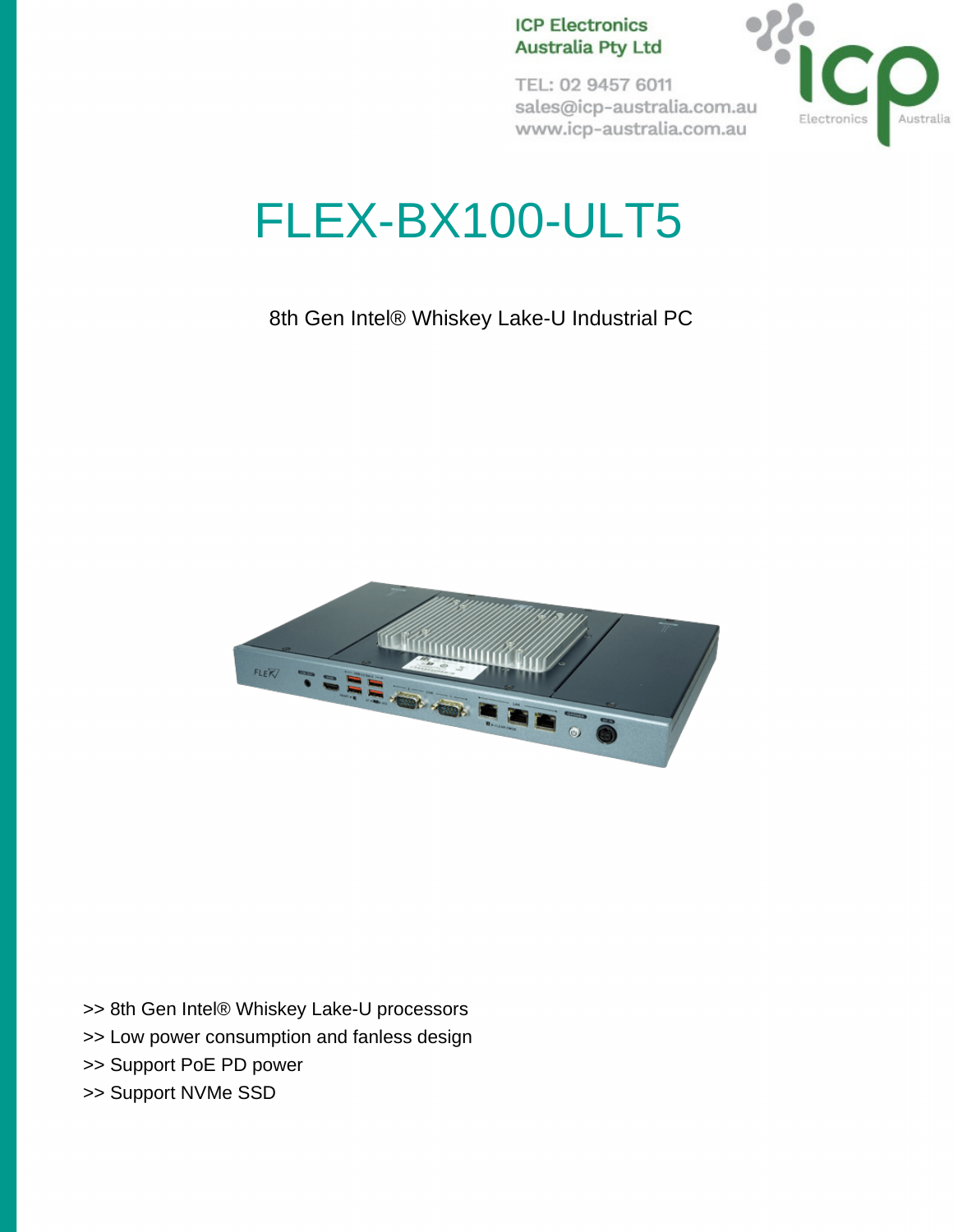## **Specifications**

**ICP Electronics Australia Pty Ltd** 

TEL: 02 9457 6011<br>sales@icp-australia.com.au<br>www.icp-australia.com.au



### Hardware Spec.

| <b>Form factor</b>           |                                                                                                                                                                                                                                                                                                                                                                                                                                                                                                                                        |
|------------------------------|----------------------------------------------------------------------------------------------------------------------------------------------------------------------------------------------------------------------------------------------------------------------------------------------------------------------------------------------------------------------------------------------------------------------------------------------------------------------------------------------------------------------------------------|
| <b>SBC Form Factor</b>       | $>>$ CPU:<br>8th Generation Intel® Core™ i5-8365UE<br>8th Generation Intel® Celeron® 4305UE<br>>> Chipset: Intel® Whiskey Lake-U<br>>> System Memory:<br>2 x 260-pin DDR4 SO-DIMM, one 4 GB pre-installed (system max: 32GB)<br>>> Power:<br>Input - DC Jack: 12 V DC<br>Consumption: 12 V@3.5 A (Intel® Core™ i5-8365UE with 4 GB memory)<br>>> Reliability:<br>Shock - 10G acceleration part to part (11ms)<br>Vibration 5~17Hz, 0.1 double amplitude displacement 17~640Hz 1.5G<br>acceleration peak to peak<br>Safety/EMC - CE/FCC |
| <b>I/O</b> Interface         |                                                                                                                                                                                                                                                                                                                                                                                                                                                                                                                                        |
| I/O Ports                    | $1 \times$ HDMI<br>2 x PoE GbE LAN* (RJ-45)<br>1 x GbE LAN (RJ-45)<br>1 x RS-232/422/485 (DB-9, COM1)<br>1 x RS-232 (DB-9, COM2)<br>4 x USB 3.2 Gen 2 (10Gb/s) Type-A<br>1 x Line-out                                                                                                                                                                                                                                                                                                                                                  |
| <b>Expansion Slots</b>       |                                                                                                                                                                                                                                                                                                                                                                                                                                                                                                                                        |
| <b>Expansion Slots</b>       | M.2 2230 A-Key(PCIe x1, USB 2.0; support Wi-Fi, BT)<br>M.2 2280 M-Key(PCle x4; support NVMe SSD)                                                                                                                                                                                                                                                                                                                                                                                                                                       |
| <b>System</b>                |                                                                                                                                                                                                                                                                                                                                                                                                                                                                                                                                        |
| Cooling method / System Fan  | Fanless                                                                                                                                                                                                                                                                                                                                                                                                                                                                                                                                |
| <b>Drive Bays</b>            | 2.5" HDD/SSD SATA 3(6.0Gb/s) bay                                                                                                                                                                                                                                                                                                                                                                                                                                                                                                       |
| <b>Indicator&amp;Buttons</b> |                                                                                                                                                                                                                                                                                                                                                                                                                                                                                                                                        |
| <b>Buttons</b>               | 1 x Power button with LED indicator<br>1 x Reset button                                                                                                                                                                                                                                                                                                                                                                                                                                                                                |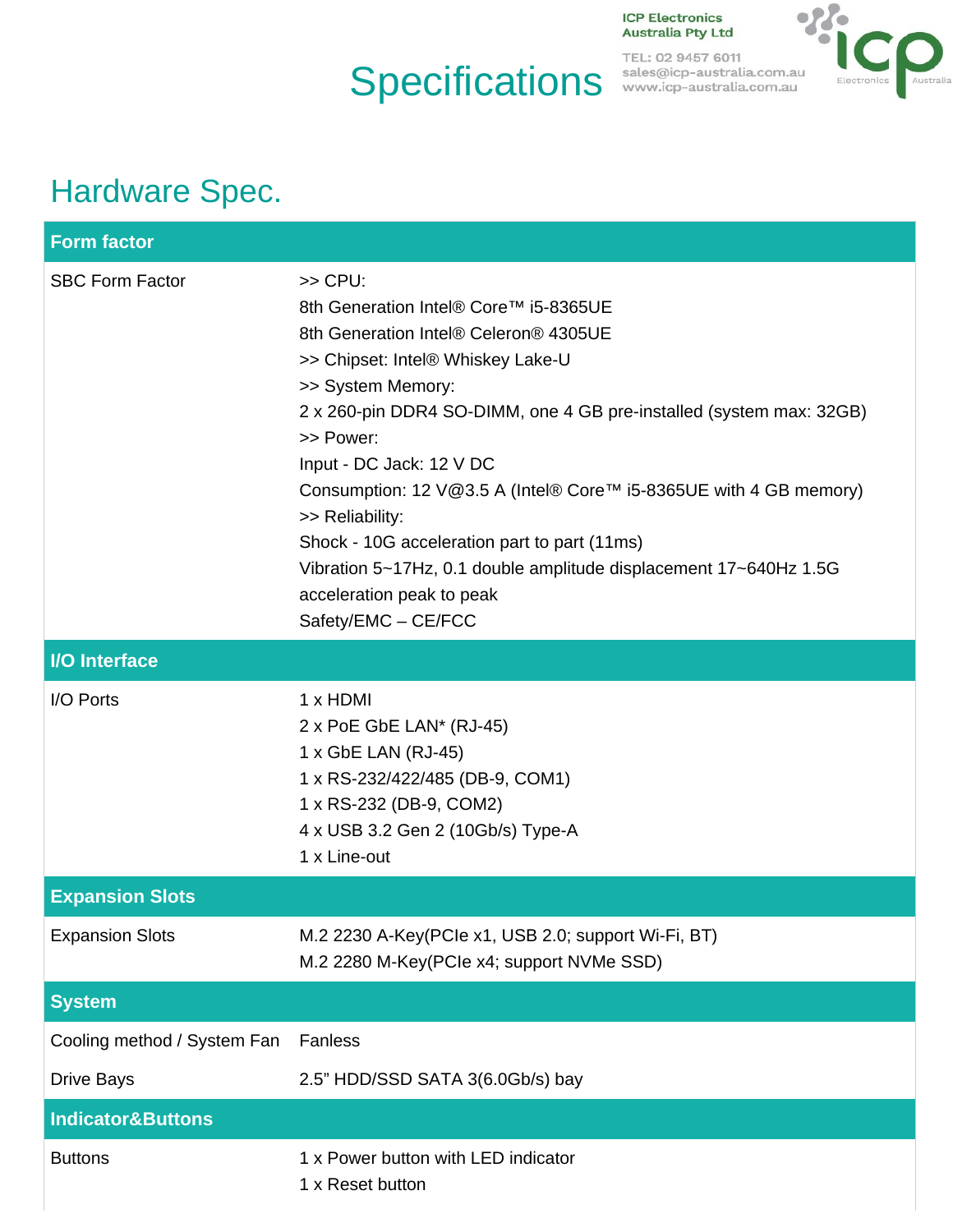|                              | 1 x AT/ATX mode switch<br>1 x Clear CMOS button |
|------------------------------|-------------------------------------------------|
| <b>Color</b>                 |                                                 |
| Color                        | PANTONE 296 C                                   |
| <b>Dimensions</b>            |                                                 |
| <b>Dimensions</b>            | 356.5x 222 x 44(mm)                             |
| Weight                       |                                                 |
| Weight                       | 2.8/5.5kg                                       |
| <b>Environment</b>           |                                                 |
| <b>Operating Temperature</b> | -10°C ~ $60^{\circ}$ C (with air flow)          |
| Humidity                     | $10\% \sim 95\%$ (non-condensing)               |

### Ordering Information

| FLEX-BX100-ULT5-i5/4G-R10 Fanless embedded system with IntelR 14nm 8th Whiskey Lake Core-<br>i5-8365UE (6M Cache, up to 4.10 GHz) TDP 15W on-board Processor (ULT),<br>4GB DDR4 RAM x1, 12VDC input, R10 |
|----------------------------------------------------------------------------------------------------------------------------------------------------------------------------------------------------------|
| FLEX-BX100-ULT5-C/4G-R10 Fanless embedded system with IntelR 14nm 8th Whiskey Lake CeleronR<br>4305UE (2M Cache, 2.0 GHz) TDP 15W on-board Processor (ULT), 4GB<br>DDR4 RAM x1, 12VDC input, R10         |

### Package Contents

| » 1x FLEX-BX100-ULT5 PC                 |
|-----------------------------------------|
|                                         |
|                                         |
|                                         |
| » 4x Screws (M3*4) for HDD installation |
|                                         |

#### **ICP Electronics Australia Pty Ltd**

TEL: 02 9457 6011 sales@icp-australia.com.au www.icp-australia.com.au